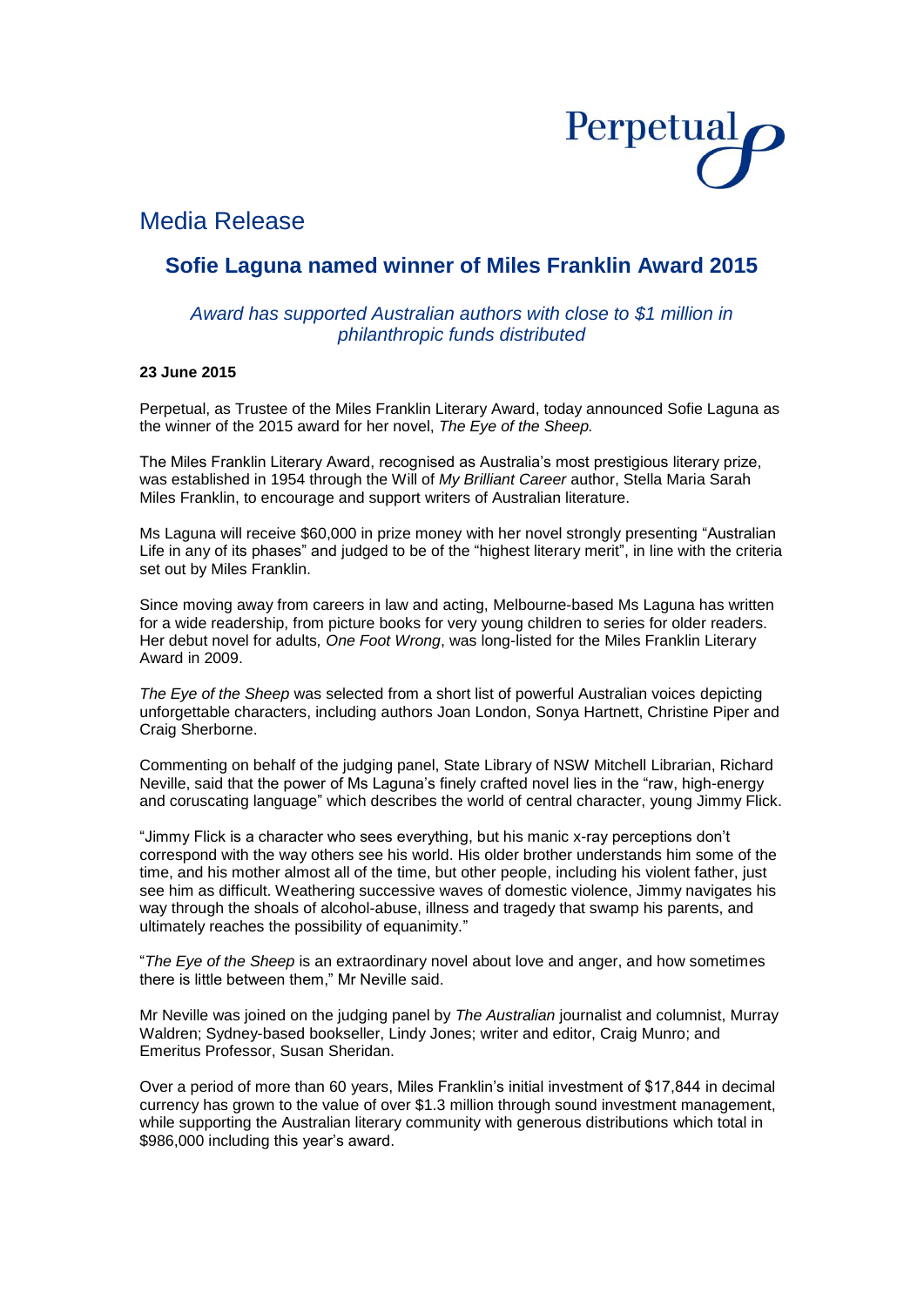Perpetual's National Manager of Philanthropy, Caitriona Fay, said that the Miles Franklin Award was a prime example of the impact successful philanthropy can have over time.

"As the great success of the Miles Franklin Literary Award shows, diligent investment management which remains attached to mission is the way to provide sustainable philanthropic support."

"This year's Award brings the total prize money distributed by the Trustee to almost one million dollars, confirming Miles Franklin's legacy is well and truly alive. We are very proud to be a part of such an important legacy." Ms Fay said.

#### *Join the Miles Franklin conversation on Twitter with hashtag #milesfranklin or follow @\_milesfranklin.*

For further information about the Miles Franklin Literary Award, visit [http://www.milesfranklin.com.au/.](http://www.milesfranklin.com.au/)

#### <ENDS>

# **For interview requests with individual authors please contact their publicists:**

| <b>Author</b>          | <b>Novel</b>         | <b>Publisher</b>        | <b>Contact</b>                     |
|------------------------|----------------------|-------------------------|------------------------------------|
|                        |                      |                         | Stella Chambers                    |
| Sofie Laguna           | The Eye of the Sheep | Allen & Unwin           | (02) 8425 0184                     |
|                        |                      |                         | 0410 452 879                       |
|                        |                      |                         | stellac@allenandunwin.com          |
|                        |                      |                         | Stella Chambers                    |
| <b>Christine Piper</b> | After Darkness       | Allen & Unwin           | (02) 8425 0184                     |
|                        |                      |                         | 0410 452 879                       |
|                        |                      |                         | stellac@allenandunwin.com          |
|                        |                      |                         | Erin Seymour                       |
| Joan London            | The Golden Age       | Random House Australia  | $(03)$ 8537 4663                   |
|                        |                      |                         | 0418 441 839                       |
|                        |                      |                         | eseymour@penguinrandomhouse.com.au |
|                        |                      |                         | <b>Rhian Davies</b>                |
| Sonya Hartnett         | Golden Boys          | Penguin Books Australia | 0409 701 722                       |
|                        |                      |                         | $(03)$ 9811 2509                   |
|                        |                      |                         | rhian.davies@au.penguingroup.com   |
|                        |                      |                         | Jane Novak                         |
| Craig Sherborne        | Tree Palace          | Text Publishing         | $(03)$ 8610 4510                   |
|                        |                      |                         | 0414 576 201                       |
|                        |                      |                         | jane.novak@textpublishing.com.au   |

#### **For enquiries related to Perpetual or to request an interview with Caitriona Fay, National Manager of Philanthropy, Perpetual Private, or judge, Richard Neville, please contact:**

Jarrah Aguera Honner Media 02 8248 3745 / 0438 672 235 [jarrah@honner.com.au](mailto:jarrah@honner.com.au)

#### **About the Miles Franklin Literary Award**

Perpetual is Trustee for the Miles Franklin Literary Award. The Award was established in 1954 by the estate of *My Brilliant Career* author Stella Maria Sarah Miles Franklin to celebrate the Australian character and creativity. It supports the betterment of Australian literature by each year recognising the novel of the highest literary merit which presents Australian Life in any of its phases. The 2014 winner of the prize was Evie Wyld for her novel *All the Birds, Singing.*

[www.milesfranklin.com.au](http://www.milesfranklin.com.au/)

**About Perpetual Philanthropic Services**